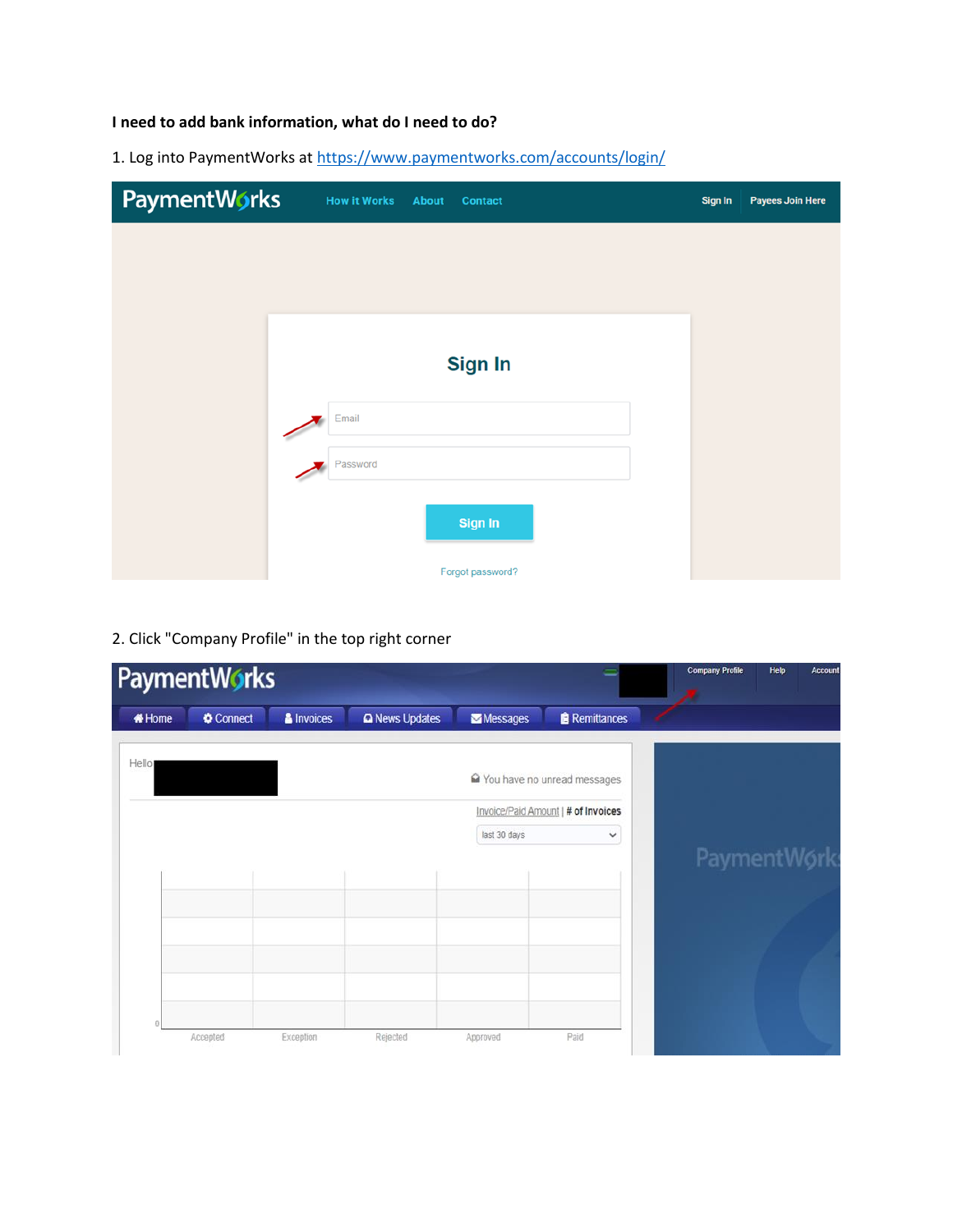## 3. Click "Bank Accounts" on the left menu bar

| PaymentWorks<br>Jin zhang,<br>=<br>Jin Zhang |                   |                                                                                                                |          |                    | Company Profile |       |                    |  |
|----------------------------------------------|-------------------|----------------------------------------------------------------------------------------------------------------|----------|--------------------|-----------------|-------|--------------------|--|
| Connect<br><b><i>K</i></b> Home              | <b>A</b> Invoices | A News Updates                                                                                                 | Messages | <b>Remittances</b> |                 |       |                    |  |
| Marketing Information                        |                   | <b>O</b> The following private information is only shared with clients you have connected with on PaymentWorks |          |                    |                 |       |                    |  |
| <b>Business Details</b>                      |                   | NAME ON ACCOUNT                                                                                                |          | ACCOUNT NUMBER     |                 | EDIT. | <b>DELETE</b>      |  |
|                                              | Jin Zhang         |                                                                                                                | **2189   |                    | [show]          |       | ×                  |  |
| <b>Tax Forms</b>                             | Jin Zhang         |                                                                                                                |          | ******3021         | [show]          |       | ×                  |  |
| <b>Remittance Addresses</b>                  | Jin Zhang         |                                                                                                                |          | ******3025         | [show]          |       | ×                  |  |
| <b>Bank Accounts</b>                         |                   |                                                                                                                |          |                    |                 |       | <b>Add Account</b> |  |

### 4. Click "Add Account"

| NAME ON ACCOUNT | ACCOUNT NUMBER |        | <b>EDIT</b> | DELETE |
|-----------------|----------------|--------|-------------|--------|
| Jin Zhang       | **2189         | [show] |             | x      |
| Jin Zhang       | ******3021     | [show] |             |        |
| Jin Zhang       | ******3025     | [show] |             |        |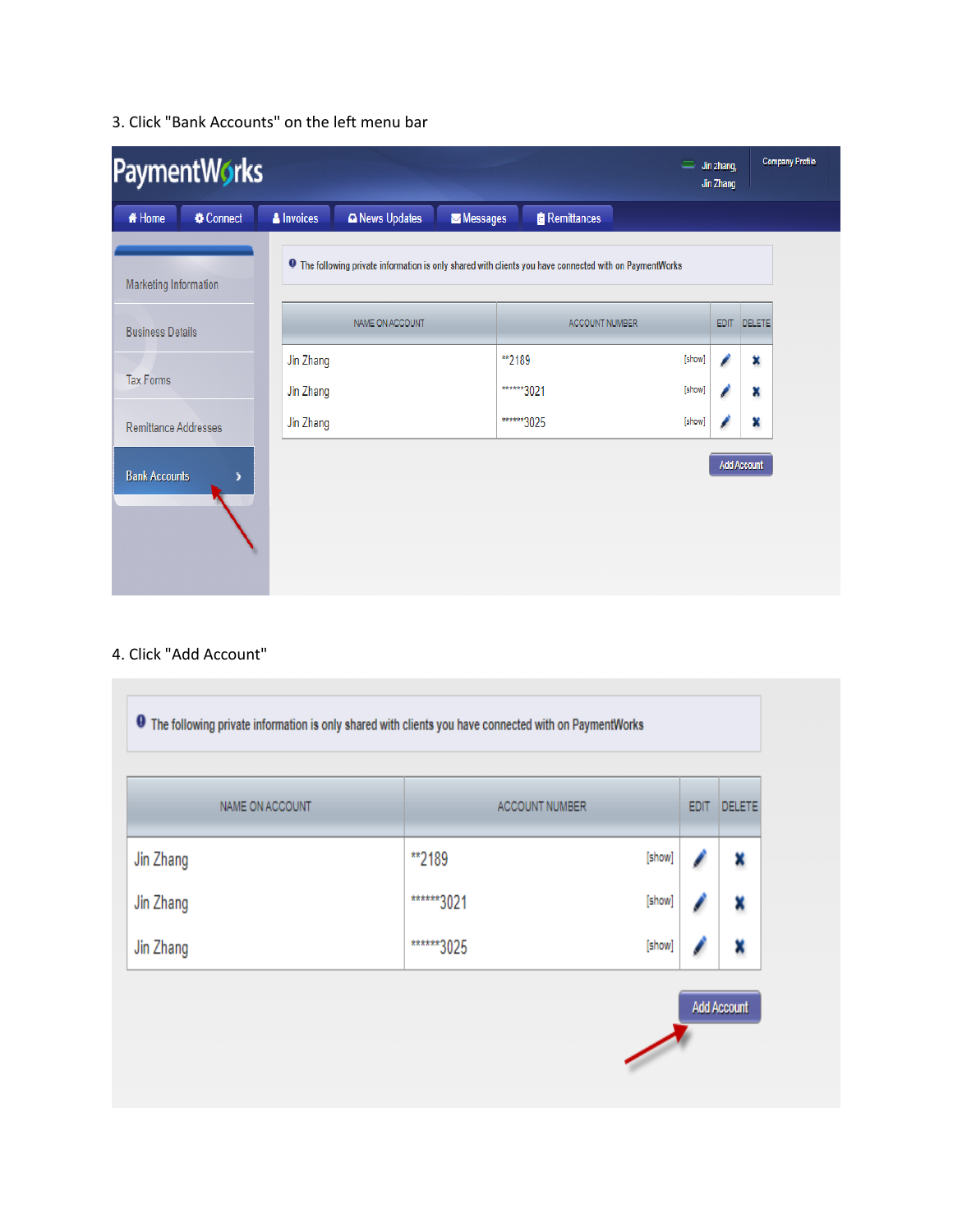#### 5. Follow the prompts

| Name on Account:                         |                          |                  |
|------------------------------------------|--------------------------|------------------|
| <b>Account Number:</b>                   |                          |                  |
| Re-enter Account Number:                 |                          |                  |
| Account Type:                            | <b>Personal Checking</b> | $\check{ }$      |
| Email address for payment notifications: |                          |                  |
| Corporate Address:                       |                          |                  |
| <b>Street:</b>                           |                          | 102 Yonge Street |
| City:                                    |                          | <b>Toronto</b>   |
| State:                                   |                          | Ontario          |
| Zip/Postal Code:                         |                          | <b>M4R 1A2</b>   |
| Country:                                 |                          | <b>CAN</b>       |

6. Page 3 will ask you to upload your Bank Validation File which must be in the PDF or image (JPEG or PNG) format

Please note that the bank validation file must have the following information:

- a. Current date (from 2021)
- b. Bank name and logo
- c. Your full name/ Company name
- d. Full Account Number

### e. Routing Number, IBAN, and/ or SWIFT code (only if applicable)

| <b>Add Account Information</b><br><b>Bank Account Validation:</b>                                           | (3 of 4)                                                                                                                                     |
|-------------------------------------------------------------------------------------------------------------|----------------------------------------------------------------------------------------------------------------------------------------------|
| One of the following:<br>Letter on company letterhead<br>$\scriptstyle\rm{30}$<br>Voided check<br>$\alpha$  | Select a <b>PU</b> PDF or image file:<br><b>Blank Page.pdf</b>                                                                               |
| Voided deposit slip<br>Letter from your bank<br>$\rightarrow$<br>Copy of a bank account statement<br>$\sim$ | This field is required.<br><b>Browse</b>                                                                                                     |
|                                                                                                             |                                                                                                                                              |
| Authorization:                                                                                              | ☑<br>Customers using PaymentWorks and the financial institution named<br>herein are authorized to automatically deposit monies to my account |
|                                                                                                             | <b>Next</b><br><b>Previous</b><br>Cancel                                                                                                     |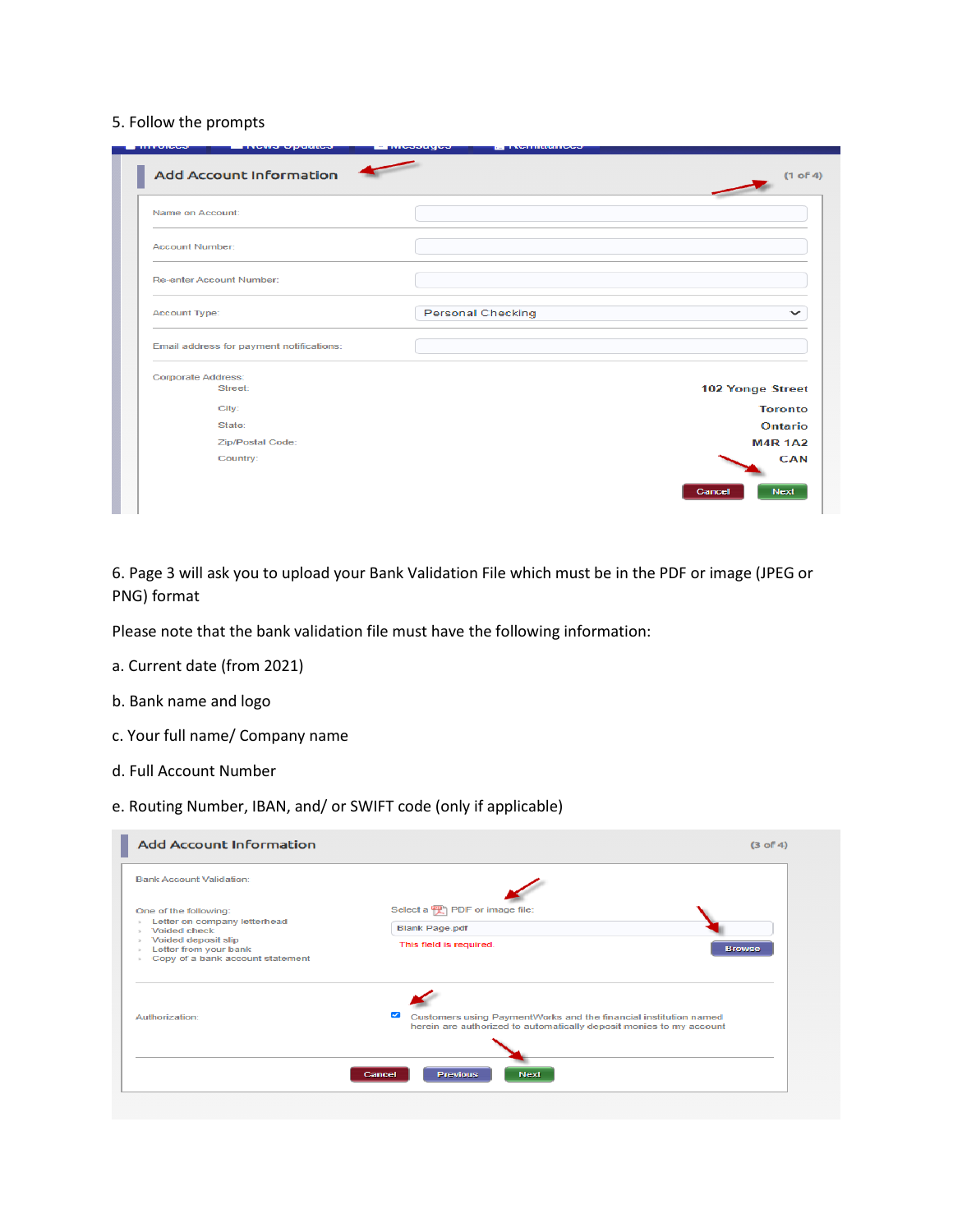Page 4 will ask you to choose the remittance address that should be associated to the vendor number:



### 7. Click "Confirm"

#### 8. Be sure to "Save"

| <b>Confirm and Save</b>                  |                                              |
|------------------------------------------|----------------------------------------------|
| Name on Account:                         | <b>Jin Zhang</b>                             |
| Account Number:                          | 2001523022                                   |
| Account Type:                            | <b>Personal Checking</b>                     |
| Email address for payment notifications: | uhoustonpw+Jinzhang@gmail.com                |
| Your Address:<br>Address Type:           |                                              |
| Street:                                  | <b>Corporate Address</b><br>2050 Calle Grand |
|                                          |                                              |
| City:                                    | Mexico                                       |
| <b>State:</b>                            |                                              |
| Zip/Postal Code:                         | 20615                                        |
| Country:                                 | MEX                                          |
| Barnk Name:                              | chase bank                                   |
| <b>Barrik Addresse:</b>                  |                                              |
| Street:                                  | <b>PO Box 1140</b>                           |
| City:                                    | <b>Houston</b>                               |
| <b>State:</b>                            | <b>Texas</b>                                 |
| Zip/Postal Code:                         | 77002                                        |
| Country:                                 | <b>USA</b>                                   |
| <b>ABA Routing Number:</b>               | 111000614                                    |
| Swift Code:                              |                                              |
|                                          | Save<br>Cancel<br>Previous                   |